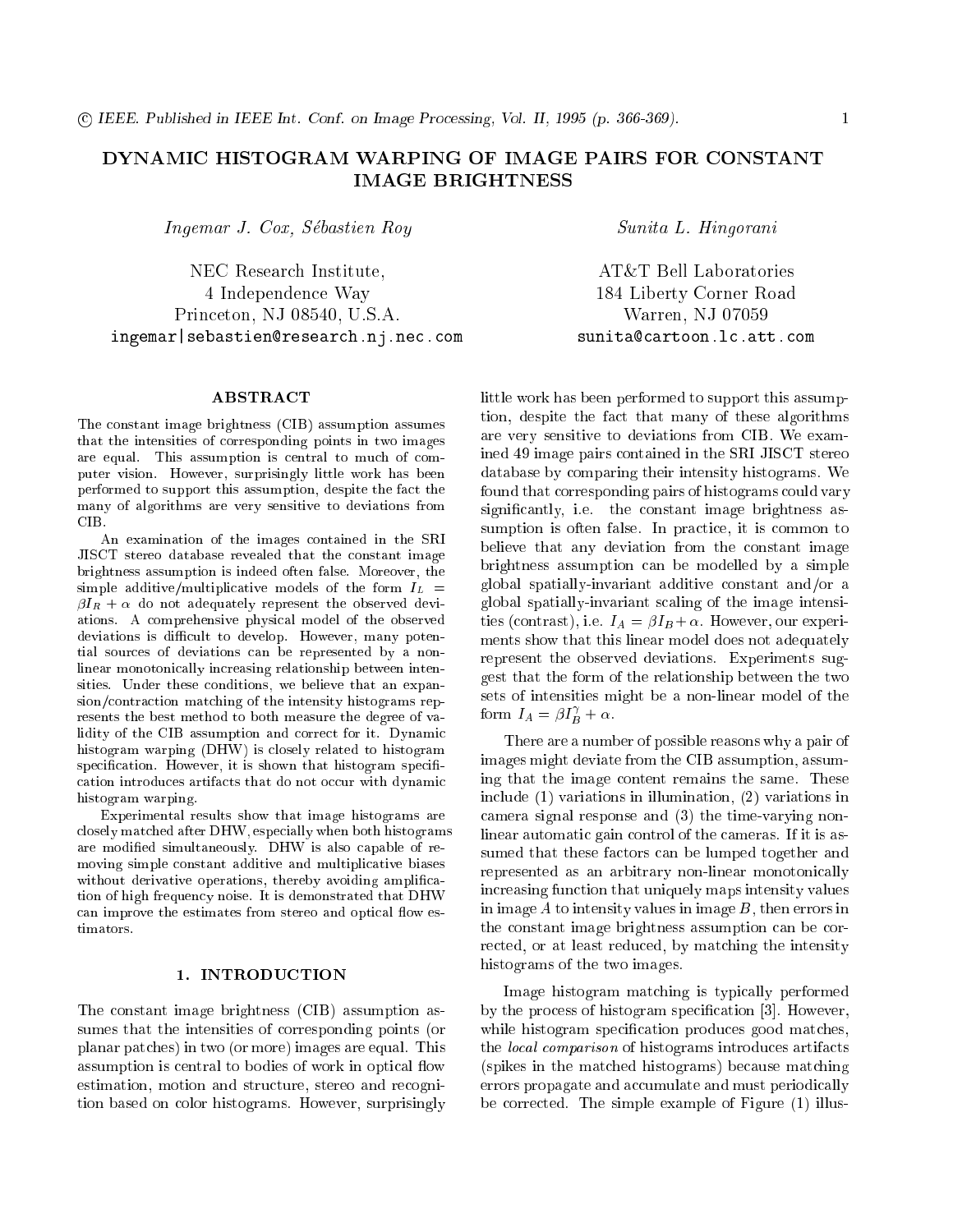

Figure 1: Incorrect histogram specification. A) Original histogram. B) Specified histogram.  $A'$ ) Resulting histogram using SML histogram specification as in [8]. Using GML also gives erroneous results for this case.

trates the effect. Here, intensity values 1 through 4 occur more frequently in image A while intensity values 7 through 10 occur more frequently in image B. Clearly though, the mapping should be one to one, i.e.  $I_i^A = I_i^B$ . However, the matching of  $I_{1,2}^A$  with  $I_{1,2}^B$  results in a cumulative error of 0.02, which is subsequently reduced by matching  $I_{3,4}^A$  to  $I_4^B$ , as shown in histograms  $A', B$  of Figure (1). By matching histogram values directly and performing a global optimization via dynamic programming, this problem is avoided and better matching is thereby achieved as shown in Figure (1d). To avoid this problem and others reported in [7, 8] we have developed a new approach called dynamic histogram warping (DHW) that uses dynamic programming on the histograms values directly. Histogram specification typically maps an image histogram to a (fixed) reference histogram. The precision of this mapping is limited since while compression (i.e. a many to one mapping) is straightforward, expansion (i.e. mapping a single intensity to many) is not possible.<sup>1</sup> . However, an expansion of one histogram is equivalent to a corresponding compression of the other histogram. Thus, if the reference histogram is also modified by corresponding compressions, a new pair of histograms can be generated that are more closely matched than original histogram specification can achieve. This is important for purposes of constant image brightness correction.





Figure 2: Histogram matching. Legal matches (A) always join one intensity to one or more others. Illegal matches (B) join many intensities to many others.

# 2. DYNAMIC HISTOGRAM WARPING

Dynamic histogram warping is strongly related to work in sequence comparison and especially to dynamic time warping [5]. For dynamic histogram warping, two intensity histograms are compressed and/or expanded to best match one another. Histogram samples can be matched one-to-one, one-to-many (expansion) or manyto-one (contraction), as illustrated in Figure (2a). However, the many-to-many mappings of Figure (2b) are considered illegal. Because of quantization error, we initially considered allowing many-to-many mappings. However, while the differences in the resulting histograms were reduced with such mappings, the original shape of the histograms was often lost. We felt that it was desirable to retain the original shape as much as possible and therefore did not allow many-to-many mapsible and therefore did not allow many-to-many-to-many-to-many pings, though to do so is straightforward within our framework.<sup>2</sup>

To specify the cost of a matching, let  $h_m^A$  and  $h_n^B$ represent the frequency of occurrence of the mth and nth intensity values in images  $A$  and  $B$  respectively. Let  $H_m^A$  and  $H_n^B$  represent the cumulative frequency<br>of occurence such that  $H_m^A = \sum_{i=1}^m h_i^A$  and  $H_n^B = \sum_{i=1}^n h_i^B$ . Then the usual cost of matching intensity<br> $H_m^A$  of image A with intensity  $H_n^B$  in image B i ply the players of the contract of the contract of the contract of the contract of the contract of the contract of the contract of the contract of the contract of the contract of the contract of the contract of the contrac  $|h_m^A-h_n^B|$ . This is appropriate for a one-to-one mapping. However, for histograms the quantities being compared are the number of occurrences of intensity values. Thus, for a one-to-two mapping, for example,  $|h_m^A - (h_n^B + h_{n-1}^B)|$  and for a oneto- $k$  mapping  $h_m^A - \sum_{i=0}^{k-1} h_{n-i}^B$   . The fact that the cost of matching  $h_{m+1}^A$  to  $h_n^B$  depends on whether or<br>not  $h_m^A$  was matched to  $h_n^B$ , complicates the dynamic

<sup>2</sup>Of course, an additional cost must be associated with manyto-many mappings otherwise the degenerative mapping of all-toall is always the optimum solution.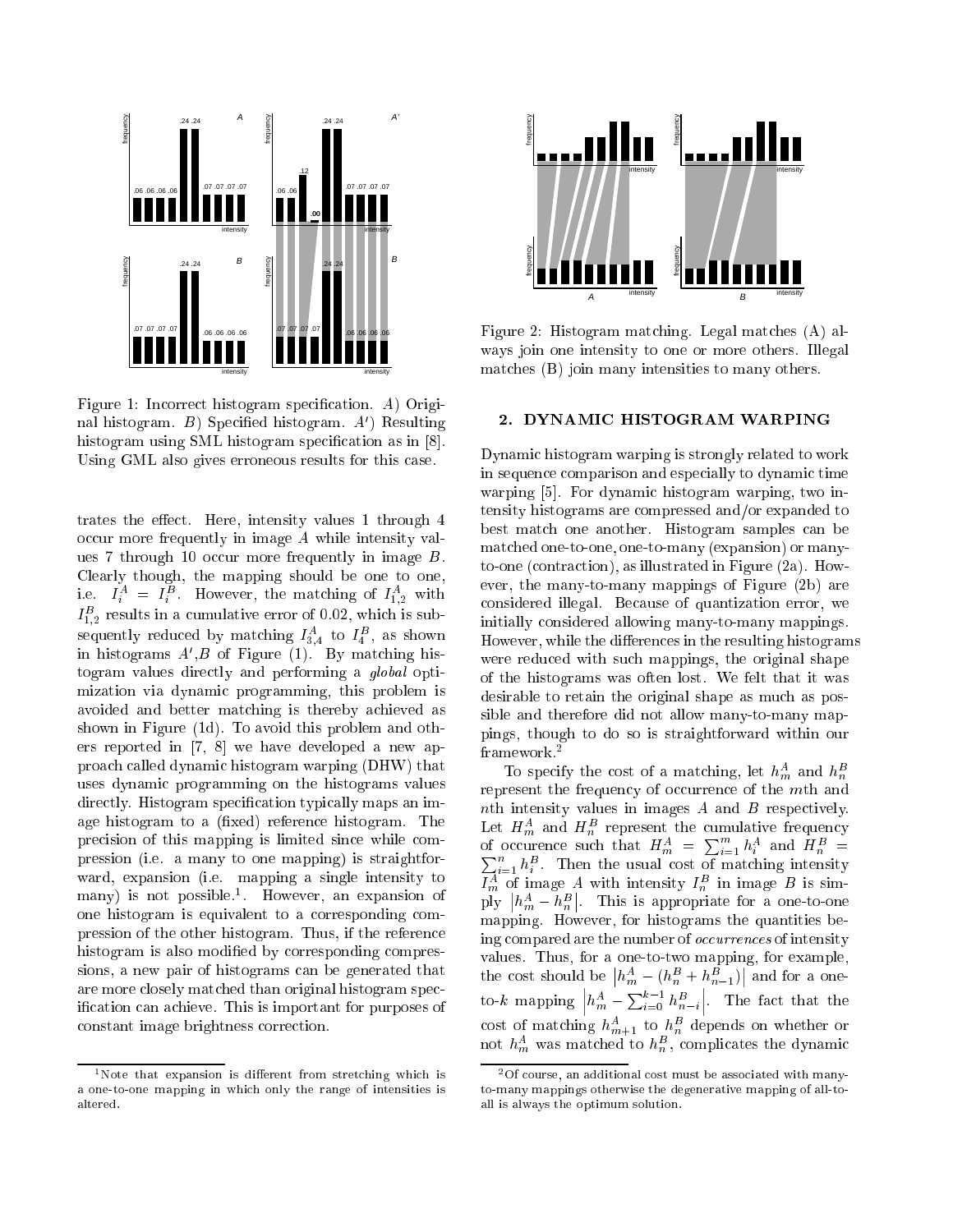programming. However, since the maximum size of a compression or expansion is always nnite<sup>-</sup>, then such a cost function can be accomodated [2]. In general, the cost of a  $k$ -to-l mapping is

$$
d_{k,l}(m,n) = \left| \sum_{i=0}^{k-1} h_{m-i}^A - \sum_{j=0}^{l-1} h_{n-j}^B \right|
$$
  
=  $|(H_m^A - H_{m-k}^A) - (H_n^B - H_{n-l}^B)|$ 

Finally then, it is necessary to define the total cost of a matching. This cost is defined recursively as

$$
D(0, 0) = 0
$$
  
\n
$$
D(i, j) = \infty
$$
  $(i \le 0, j \le 0, (i, j) \ne (0, 0))$   
\n
$$
D(m, n) = \min \begin{cases} D(m - 1, n - 1) + d_{1,1}(m, n) \\ D(m - k, n - 1) + d_{k,1}(m, n), (2 \le k \le M) \\ D(m - 1, n - l) + d_{1,l}(m, n), (2 \le l \le N) \end{cases}
$$

where  $M$  and  $N$  represent the maximum allowable compression of the respective histograms. The cost function can be efficiently minimized via dynamic programming.

# 3. EXPERIMENTAL RESULTS

We applied dynamic histogram warping to all of the SRI JISCT database and compared it with histogram specification. To illustrate its effectiveness, the intensities of the left image of the synthetic stereo pair of Figure (3) were non-linearly mapped using  $\lfloor 128 \sin(\frac{I_i}{255}\pi -$ 



Figure 3: A synthetic stereo pair.

 $(\frac{\pi}{2}) + 128$  as the transform. The intensity histograms  $\overline{\phantom{a}}$  $\sim$  the two images are shown in Figure (4). Histogram specication and dynamic histogram warping were then applied, using the second histogram as a reference, to produce the corrected histograms of Figure (5). Superior matching is achieved using DHW (sum of absolute differences of 214) while the GML histogram specification yields an error of 222. Notice the large spikes around intensity 100 in Figure (5a), which are artifacts due to the local optimization of the cumulative histograms. Finally, in order to correct for CIB, both histograms were simultaneously corrected using DHW.



Figure 4: Intensity histograms for the stereo pair. The left and right histograms are respectively in gray and black.



Figure 5: Corrected histograms: (A) histogram speci fication  $(GML)$ ,  $(B)$  DHW with right histogram fixed. The left and right histograms are respectively grey and black.

The corrected histograms are almost identical (error of 24). The utility of this is clearly demonstrated by applying a stereo algorithm [1] that assumes CIB to the image pair (1) with no correction, (2) with correction by histogram specification and (3) correction by DHW. The corresponding disparity maps are shown in Figures (6). Very poor disparity estimates are obtained with no correction. Histogram specification provides substantial improvement but signicant errors remain. In contrast, with DHW, the disparity map is almost as good as the algorithm can perform on perfect data.



Figure 6: Disparity maps: (Top) with no correction, (Left) with a linear correction model and (Right) with DHW

Optical flow estimation can also benefit from dy-

The the limit one-to-*i*v, where *i*ve is the range of intensity values.